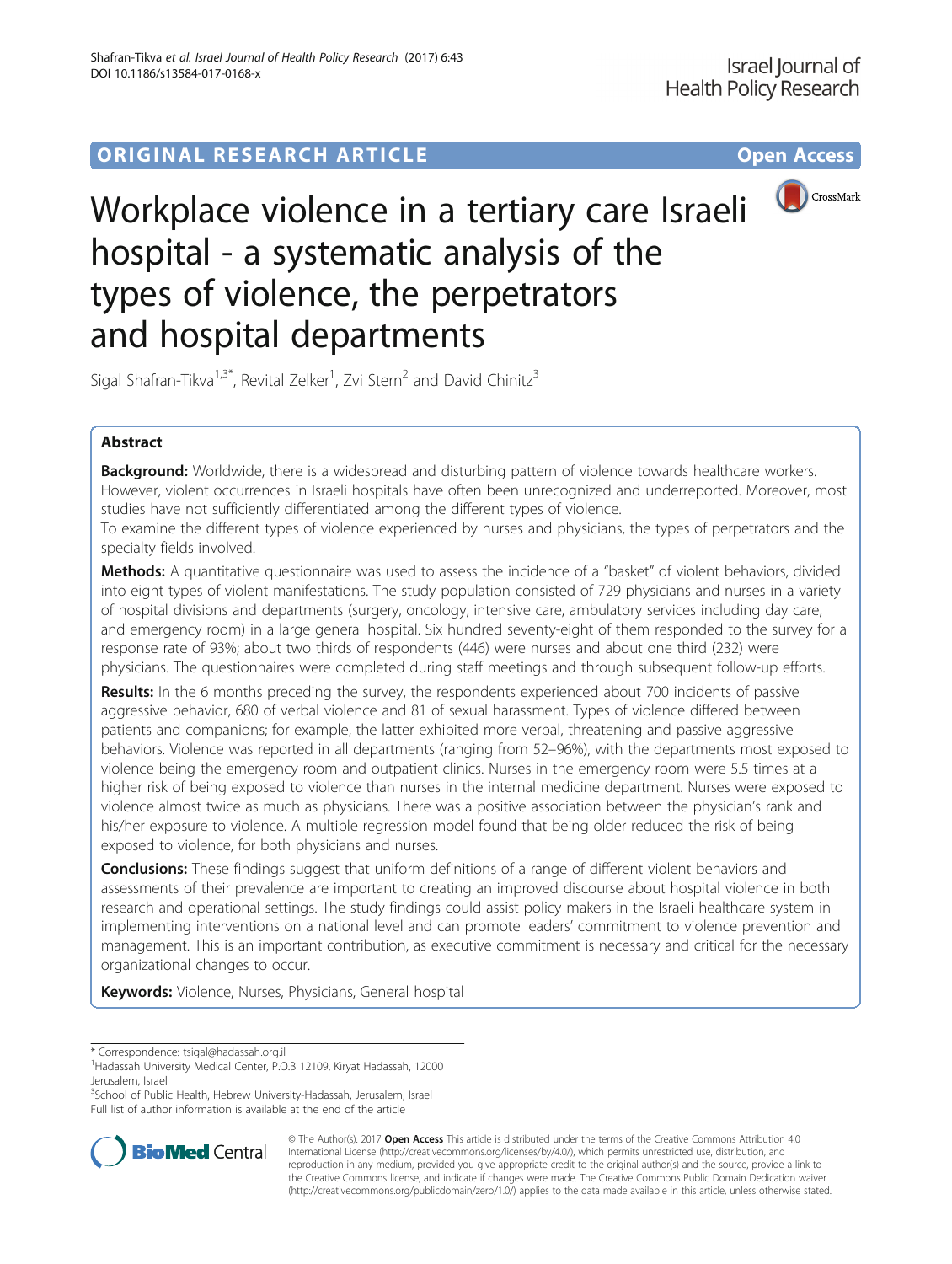## Introduction

Aggression and violence in the workplace is an underreported, global problem that has been tolerated and largely ignored [\[1](#page-9-0)]. In the United States, for example, violence was found to be a significant contributor to injuries and death on the job [[2, 3](#page-9-0)]. Indications are that rates of workplace violence are increasing, and probably at a higher rate in the health care relative to other settings [\[4](#page-9-0)] The damage caused by violence translates into high costs for the organization and physical and mental harm to the victim in the short and long term [\[5](#page-9-0)–[8](#page-9-0)]. Violence in the workplace and in hospitals in particular is detrimental not only to the organization but also to the worker. According to the World Health Organization [[9](#page-9-0)], violence against the healthcare staff may also have a negative effect on the quality of care provided to violent patients. A study conducted by Roche [\[10\]](#page-9-0) (2010) found that violence is unfortunately a major component of the nurse's work life and that it negatively affects nursing job satisfaction, the climate in the department and outcomes of patient care.

#### Definitions of violent behavior and aggression

The research literature offers many definitions for the terms violence and aggression. For the purposes of this paper violence is defined as a socially unacceptable behavior - aggressive and sometimes destructive - of an individual or group. Frustration, hostility and prejudice might serve as catalysts for violent behavior. Aggression can be an innate behavior or a response to frustration leading to self-assertion. Aggressive behavior can be destructive and aggressive or covert hostile behavior [\[11, 12](#page-9-0)].

Although the above definition seems clear, there is no consensus in the literature as to which behaviors are defined as violent or aggressive behaviors, mainly with regard to violence in the workplace [[13\]](#page-9-0). Some researchers suggest that aggression in general is one instrument for achieving either instrumental or affective goals, hat sometimes takes the specific form of violence aimed at inflicting physical or psychological arm or at the very least to be insulting and threatening [[14\]](#page-9-0).

### Background

The literature reports on diverse types of violence aimed at the medical staff in various countries. The published studies show that patients and those who accompany them demonstrate a variety of types of violence towards nurses, physicians and other healthcare workers. The prevalent types of violence are verbal violence, physical violence, annoyances and sexual harassment [[15, 16](#page-9-0)]. Sometimes violence can extend even to murder as recent evidence from China shows [[17](#page-9-0)]. Hence, violence against the healthcare staff is a wide concept that encompasses different types of behavior displayed in different hospital departments. For this reason, it is extremely important to list the behaviors and to examine their prevalence in each discipline and specialty area.

As mentioned above, various healthcare professionals are subjected to violence to different extents. A considerable part of the studies published to date were conducted by nurses and published in various nursing journals. This suggests that nurses are on the front line more than physicians with regard to exposure to violence. The number of studies focusing on violence in ER suggests that it is more prevalent in the later than in other departments [\[15](#page-9-0), [18](#page-9-0)]. However, prior to the current study, there was little empirical evidence on these issues.

According to the literature review violence towards healthcare workers crosses borders and cultures, A study that reviewed the prevalence of violence by region found that rates of exposure vary by world region (Anglo, Asia, Europe and Middle East), with the highest rates of physical violence and sexual harassment being in the Anglo region and the highest rates of non-physical violence and bullying in the Middle East [\[16\]](#page-9-0).

A survey conducted in 65 departments of emergency medicine in the United States found that over a five-year period prior to the study, 3461 physical assaults had occurred in departments of emergency medicine, with guns or knives used in 20% of these incidents [\[19](#page-9-0)]. In Iran, the prevalence of violence was examined in five hospitals. The research findings showed that 96% of respondents experienced verbal violence and 29% physical violence over the past 5 years, prior the study [[20\]](#page-9-0).

A study conducted in China, examining the extent of violence towards physicians and nurses in 12 hospitals found that some 50% of respondents reported that they had been exposed to some type of violence in the year prior to the study [[17](#page-9-0)]. A study conducted in a large hospital in Britain found that over 68% of the staff reported verbal assaults in the year prior to the study, with nurses (43.4%) reporting more exposure to violence than physicians (13.8%) [\[19\]](#page-9-0). In Israel, Landau et al. conducted a study examining all of the emergency rooms in Israel and found that 75% of staff had been exposed to violence in the year prior to the study. The most frequent type of violence displayed towards staff is verbal; 29% of incidents include threats, and physical violence was displayed in 16% of the incidents [\[21](#page-9-0)]. Also, Derazon et al. (1999) [[22\]](#page-9-0) found that in the ER 74% of the participants in a single hospital in Israel had experienced 5 episodes of violence in the past 2 years. Ninety percent (90%) of the nursing staff experienced some kind of violence (half physical), as did 70% of the physicians and 64% of ER hospital admission personnel. Another study performed in Israeli ER departments found a relationship between violence and stress of offenders and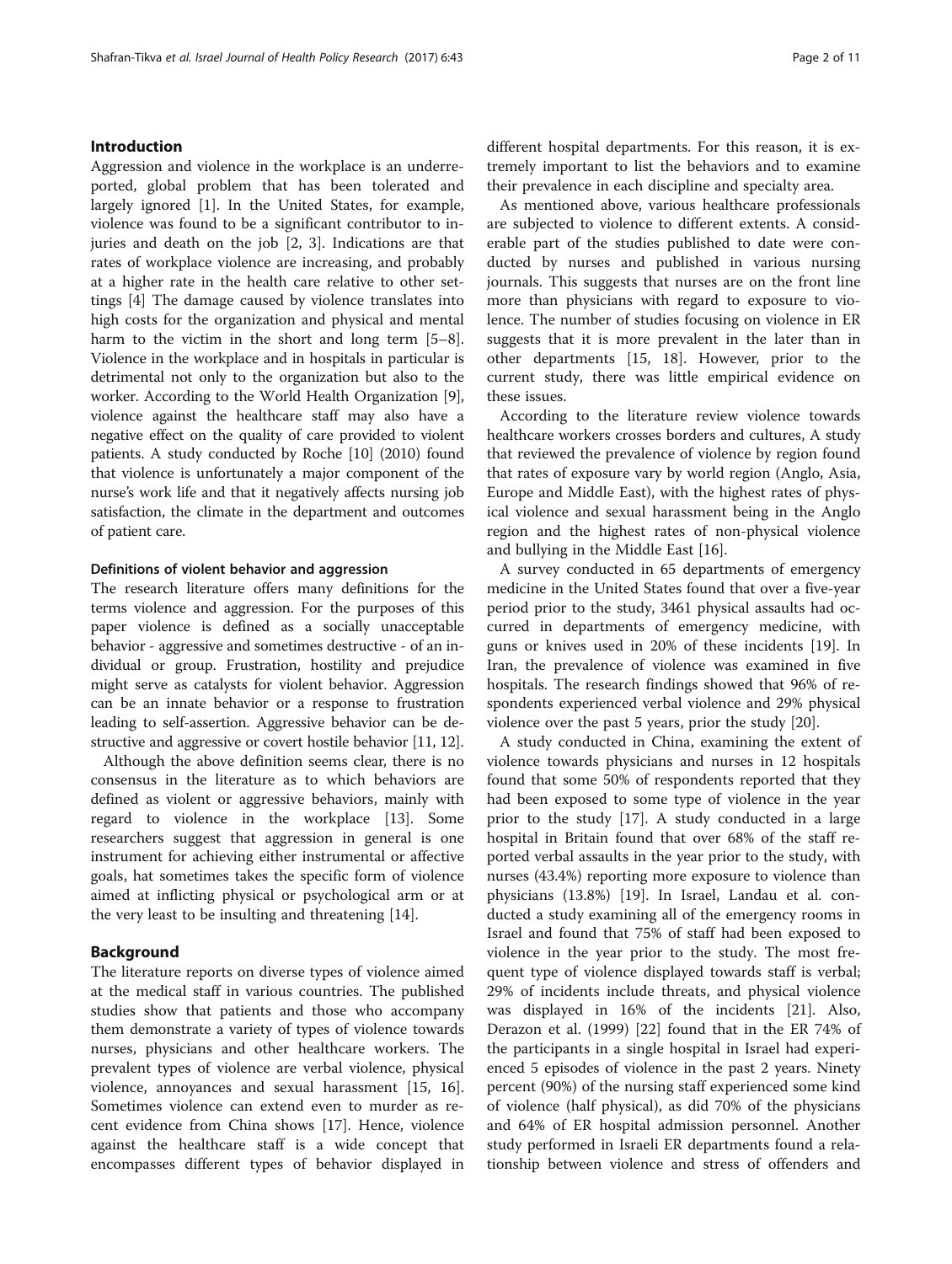victims. Verbal violence was commonly reported (52%) and physical violence was reported by 10% of respondents during the preceding year [\[23\]](#page-9-0).

To the best of our knowledge, in Israel, aside from studies limited to emergency rooms, the prevalence of all types of violence in general hospitals has not been measured to date. What is missing is not only an overall assessment of the extent of violence but an unpacking of this phenomenon into different types and their frequencies. While previous work may have differentiated between, for example and as above, violence and aggression, a more penetrating taxonomy is needed if we are to come to grips with the enactment of violence in different micro situations within hospitals. We aimed to fill this gap and provide a deeper understanding of violence in an Israeli hospital. In addition, it is important to compare between the prevalence of types of violence displayed towards physicians and nurses as well as their prevalence in various hospital departments.

Therefore, this study examines the extent of violence along several dimensions:

- A. The types of violence such as, verbal violence, verbal threats, destruction of property, minor physical violence, severe physical violence, use of a weapon or a sharp object and sexual harassment.
- B. The perpetrators of violence (patient/accompanying person)
- C. The professions (physicians/nurses)
- D. The hospital departments (i.e., fields of specialty).

## Methods

This study was conducted at a university-affiliated medical center with 700 beds, employing some 5000 workers that include approximately 700 physicians and 1000 nurses. The hospital is a tertiary university affiliated medical center that offers advanced services, as well as outpatient clinics in Jerusalem and the vicinity. Approximately 30,000 patients and visitors use the hospital's services every day.

The hospital is located in Jerusalem and treats patients from a variety of cultures and ethnic groups. The healthcare workers also come from a variety of cultures and customs. Notably, the study was conducted in 2011 and data collection took place in a relatively uneventful period in terms of the Israeli-Palestinian conflict.

The data published in this paper are part of a larger study which included qualitative method. The qualitative component included focus groups and in depth interviews, which informed development of the quantitative questionnaire and provided deeper understanding of the causes and factors that lead to the formation of violence in general hospitals in Israel.

The research population included all physicians and nurses from the departments of internal medicine, surgery, oncology, intensive care, ambulatory care and clinics, and the department of emergency medicine, who were asked to complete an anonymous questionnaire.

## Study tool

With the aim of estimating the prevalence and identifying the types of violence demonstrated towards physicians and nurses, the behaviors studied were divided into eight different types.

These types were defined on the basis of a literature review and focus groups with nurses and physicians.

The resulting categories were:

- a. verbal violence shouting, insults and curses;
- b. verbal threats, such as the threat of taking action against the healthcare worker after work;
- c. passive aggressive behavior sharp looks, stern facial expressions, muttering;
- d. minor physical violence shoving, blocking the way;
- e. destruction of property in protest throwing a chair, breaking an instrument, tearing up a medical file;
- f. severe physical violence punching, kicking, throwing objects;
- g. use of a firearm or a knife;
- h. sexual harassment.

Respondents were asked to refer to the extent of their exposure to violence in the six-month period prior to the study from three aspects: type of violence, frequency of exposure, and the violence perpetrator - patient or person accompanying a patient.

In order to compare the rate of exposure to violence between physicians and nurses, a new summary measure was formed, called "exposure to violence"., defined as being exposed to at least one incident in the past 6 months prior to completing the questionnaire. Also, the questionnaire included demographics such as age, gender, professional seniority, departmental seniority, job percentage and position.

The passive- aggressive behavior category is sometimes excluded from studies of the prevalence of violence, in part because it is based on subjective perceptions. However, we found it to be a major theme in our focus groups, and a potential precursor of other types of violence. The unfolding of violent events in the hospital setting, which is bound up precisely with subjective perceptions, is described in a companion study [\[24\]](#page-9-0).

## Content validity

For purposes of validation, the questionnaire was given to three physicians and five nurses from a variety of fields and ethnic origins for their review. An interview was held with each of the reviewers concerning the clarity of the questionnaire and the suitability of its content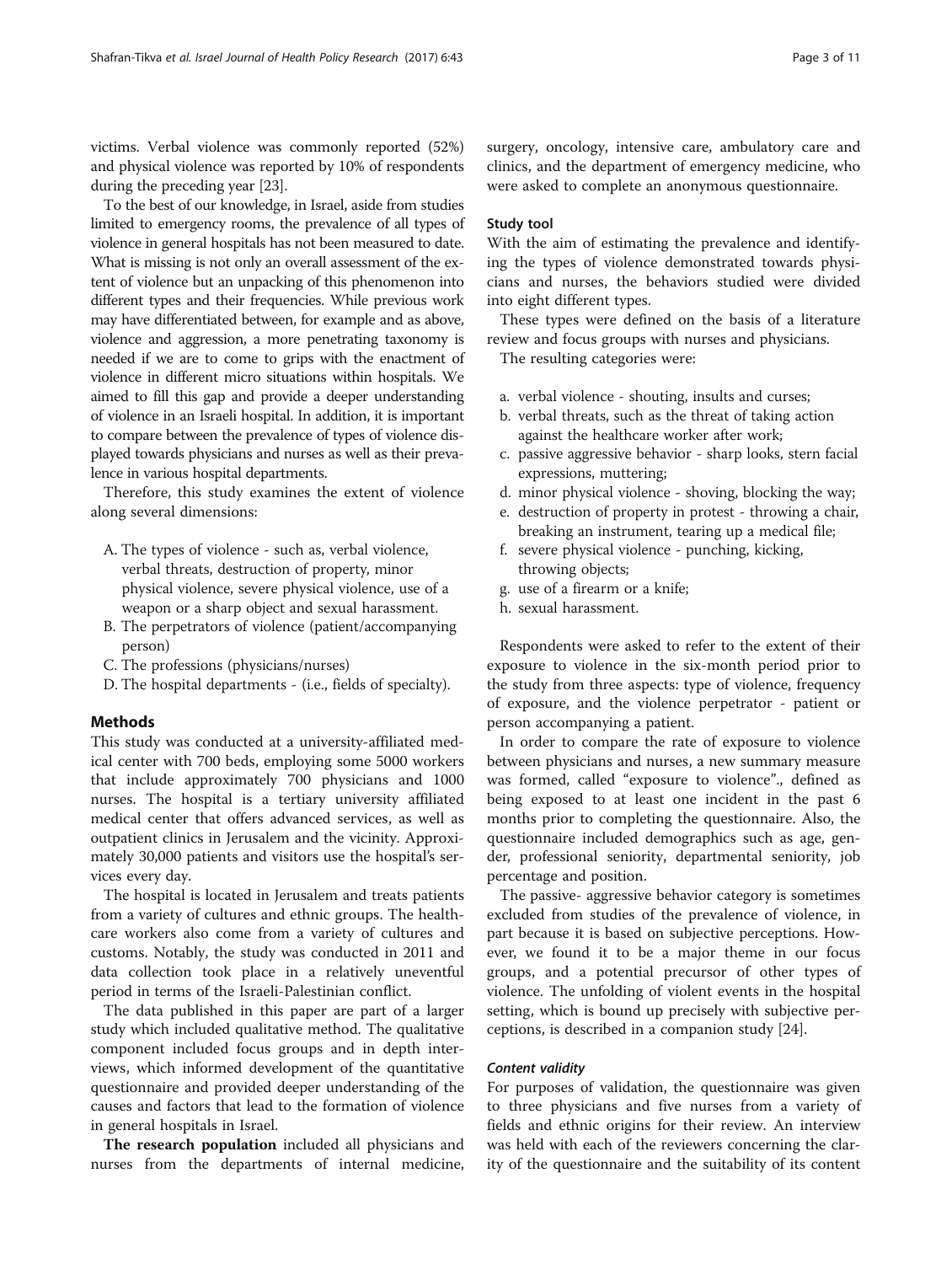for the domain that it aimed to examine. After corrections, the questionnaire was given to 11 key personnel from various sectors at the hospital for their comments.

#### Questionnaire distribution

Based on an updated list of the physicians and nurses currently working in hospital departments obtained from the department secretariat, the researcher approached potential study participants. Medical as well as nursing managers were contacted in person and upon their advice; the researcher (first author) took part in staff meetings and presented the study's purpose and procedure. Data collection was carried out in two stages: First, we asked doctors and nurses to fill out the questionnaires in pre-planned departmental meetings. In the second stage we contacted all those who did not participate in a staff meeting (according to the department's personnel list)and asked them to fill in the questionnaire.

#### Description of the statistical methods for data analysis

To describe the association between qualitative variables and other sub-groups (age, professional status, etc.,), a chi-squared test  $(x2)$  and fisher's Exact test were used. An association between two dependent sequential variables was tested using the McNemar test.

For quantitative variables, the relationship between subgroups was made using t-test for two independent groups and the Mann–Whitney test. Multivariate relationships between exposures to violence by patients or those accompanying them and all background variables (age, gender, seniority, professional status, hospital division, etc.) were tested through logistic regression.

#### Results

A total of 729 physicians and nurses were approached from the hospital departments, of which 678 participated in the study (a response rate of 93%). A description of the research sample is provided in Table 1. Mean age was 41 year (SD  $\pm$  11.2), and 60% were of female. Of the total sample 34% were physicians, of which 16% were seniors, 13% were interns and 3 were department heads. The rest (66%) were nursing staff, 56% staff nurses. Most of the nursing sample worked full time and had professional seniority of 11 + 14 years.

As seen in Table [4,](#page-4-0) over 50% of the respondents were employed in the departments of surgery and internal medicine. Approximately 12% were employed in the department of oncology, 11% in intensive care and 9% in ambulatory care services. Of all respondents, only 68 (10.4%) were trained in coping with and preventing violence. Only 125 (19.2%) reported that their department had a procedure for preventing, responding and documenting violent incidents.

|  |  |  | Table 1 Distribution of demographic and professional variables |  |
|--|--|--|----------------------------------------------------------------|--|
|--|--|--|----------------------------------------------------------------|--|

| Variable                                  | Description      | N(%)        | Total (n)  |
|-------------------------------------------|------------------|-------------|------------|
| Age (mean yrs.; sd)                       |                  | $41 \pm 11$ | 641 (100%) |
| Gender (n;%)                              | Male             | 270 (40%)   | 677 (100%) |
|                                           | Female           | 407 (60%)   |            |
| Physicians (n;%)                          | Department Head  | 23 (3%)     | 230 (34%)  |
|                                           | Senior physician | 104 (15%)   |            |
|                                           | Resident         | 86 (13%)    |            |
|                                           | Intern           | 19 (3%)     |            |
| Nurses (n;%)                              | Head nurse       | 33 (5%)     | 446 (66%)  |
|                                           | Staff nurse      | 375 (56%)   |            |
| % working half-time<br>or more >50% (n;%) |                  | 635 (98%)   | 643 (100%) |
| Professional seniority<br>(mean yrs.; sd) |                  | $11 \pm 14$ | 641 (100%) |
| Departmental seniority<br>(mean yrs.; sd) |                  | $8 \pm 9$   | 646 (100%) |

#### Types and rate of violence

Physicians and nurses were both exposed to violence at a considerable rate (Table 2). One out of three staff members (58%) experienced any type of violence in the last 6 months either by patients or by people accompanying them.

For example, during the previous 6 months, there were approximately 700 incidents of passive aggressive behavior, 680 incidents of verbal violence and 81 incidents of sexual harassment. These behaviors were demonstrated towards physicians and nurses both by patients and by people accompanying them. Companions demonstrated more verbal violence, verbal threats, passive aggressive behavior, minor physical violence and sexual harassment compared to patients who demonstrated more violence categorized as destruction of property, severe violence and use of a sharp object. As can be seen from Table [3,](#page-4-0) respondents often suffered more than one occurrence of violence, with the most frequent "repeat" experiences involving verbal violence, threats and passive aggressive behavior.

|                   | Table 2 The extent of exposure to all types of violence during |  |  |  |
|-------------------|----------------------------------------------------------------|--|--|--|
| the past 6 months |                                                                |  |  |  |

| Type of violence      | By patient  | By companion |
|-----------------------|-------------|--------------|
| Verbal violence       | 304 (43.1%) | 331 (47%)    |
| Explicit threat       | 136 (19.3%) | 176 (25%)    |
| Passive aggressive    | 336 (47.7%) | 378 (53.6%)  |
| Equipment destruction | 67 (9.5%)   | 65 (9.2%)    |
| Mild violence         | 42 (6%)     | 54 (7.7%)    |
| Severe violence       | 23 (3.3%)   | 17 (2.4%)    |
| Sharp object          | 11 (1.6%)   | $6(0.9\%)$   |
| Sexual harassment     | 47 (6.7%)   | 34 (4.8%)    |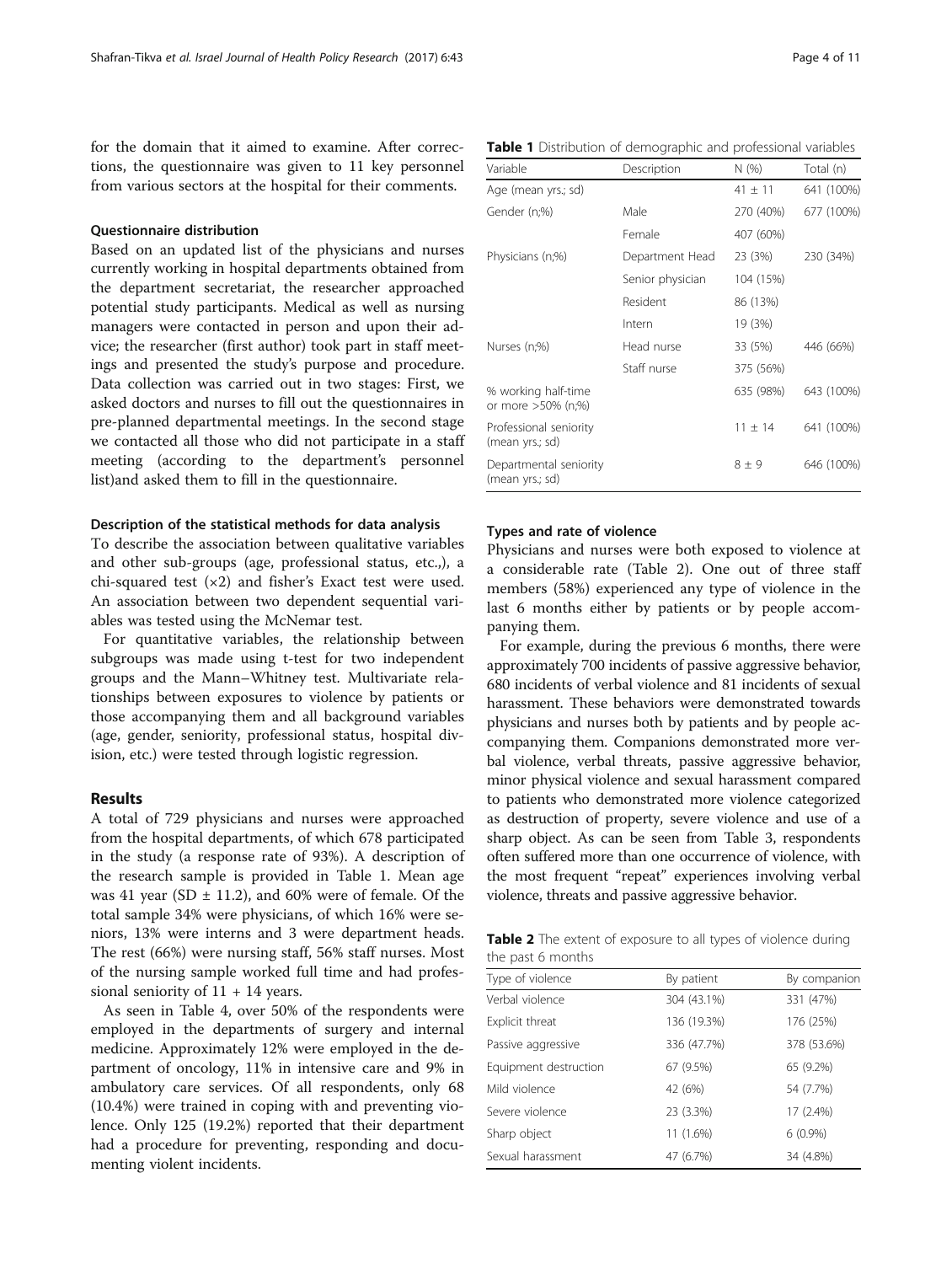<span id="page-4-0"></span>Table 3 The extent of exposure to all types of violence during the past 6 months, frequencies

| Type of violence      | By whom   | $1-2$ times | 3-5 times   | 6 times or more |
|-----------------------|-----------|-------------|-------------|-----------------|
| Verbal violence       | Patient   | 204 (29%)   | 59 (8%)     | 41 (6%)         |
|                       | Companion | 209 (30%)   | 83 (12%)    | 40 (6%)         |
| Explicit threat       | Patient   | 96 (14%)    | 32 (4%)     | 8 (1%)          |
|                       | Companion | 121 (17%)   | 44 (6%)     | 11(2%)          |
| Passive aggressive    | Patient   | 208 (30%)   | 74 (10%)    | 53 (7%)         |
|                       | Companion | 218 (31%)   | 100 (14%)   | 61 (9%)         |
| Equipment destruction | Patient   | 54 (8%)     | 11(2%)      | 2(0.3%)         |
|                       | Companion | 56 (8%)     | 7(1%)       | 2(0.3%)         |
| Mild violence         | Patient   | 37 (5%)     | $4(0.6\%)$  | $1(0.1\%)$      |
|                       | Companion | 51 (7%)     | $2(0.3\%)$  | $1(0.1\%)$      |
| Severe violence       | Patient   | 21 (3%)     | $1(0.1\%)$  | $1(0.1\%)$      |
|                       | Companion | 18 (3%)     | $\mathbf 0$ | 0               |
| Sharp object          | Patient   | 9(1%)       | 2(1%)       | $\Omega$        |
|                       | Companion | $4(0.6\%)$  | 2(0.3%)     | $\Omega$        |
| Sexual harassment     | Patient   | 35 (4.8%)   | 8 (1%)      | $3(0.4\%)$      |
|                       | Companion | 27 (3.8%)   | $4(0.6\%)$  | $3(0.4\%)$      |

## Nurses and physicians' exposure to violence by patients and/or companions

A distribution of the prevalence of violent incidents perpetrated by patients and/or companions by profession of the victims, found that nurses are exposed to violence by patients to a significantly greater extent than physicians. In particular, patients and companions assaulted nurses twice as much as physicians. This difference was significant (Chi-square 20.909<sup>b</sup>, df = 6, *P* = 0.002). A similar difference was also found among companions.

Table 4 shows the incidence of violence perpetrated by patients and companions, categorized by types of violent behaviors. Significant differences were found between the experience of physicians and nurses.

## Correlation between exposure to violence and professional seniority

When comparing among different types of nurses (licensed practical nurses, registered nurses, nurses with academic degrees), no significant differences were found in the prevalence of violence toward them. However, a significant difference  $(P = 0.0001)$  was found among

Table 4 Comparison between physicians and nurses - types of violence

| The<br>victim | Explicit threat      |                        | Verbal violence      |                        |  |
|---------------|----------------------|------------------------|----------------------|------------------------|--|
|               | Patient<br>$n = 667$ | Companion<br>$n = 670$ | Patient<br>$n = 672$ | Companion<br>$n = 672$ |  |
| Physicians    | 27(12%)              | 34(15%)                | 78(34%)              | 91(40%)                |  |
| <b>Nurses</b> | 103(23%)             | 134(30%)               | 217(49%)             | 230(52%)               |  |
| $P$ value     | $P = 0.0003$         | $P = 0.00001$          | $P = 0.0002$         | $P = 0.002$            |  |

different types of physicians; the more senior the physician, the less he/she is exposed to violence. Indeed, none of the interns escaped from being exposed to violence by patients or companions, as seen in Table 5.

Using a t-test, an association was found between professional seniority and exposure to violence categorized as passive aggressive patient behavior, equipment destruction by companion, and sexual harassment by both patients and companions (Table [6\)](#page-5-0).

These results were statistically significant. Namely, the less seniority one has, the more he/she is exposed to the types of violence mentioned. The rate of verbal violence demonstrated by companions of patients was high. The association between professional seniority and this type of violence, however, had borderline significance  $(P = 0.056)$ . As can be seen in Table [7](#page-5-0), this association is found among both physicians and nurses.

## Correlation between exposure to violence and hospital departments

A distribution of respondents by departments reveals that over 50% of respondents, in all departments, reported

|  | Table 5 Physician's academic rank |  |  |
|--|-----------------------------------|--|--|
|--|-----------------------------------|--|--|

|                    | N   | Patient      | Companion     |
|--------------------|-----|--------------|---------------|
| Senior physician   | 127 | 54 (42%)     | 68 (53%)      |
| Resident physician | 82  | 58 (71%)     | 66 (80%)      |
| Intern             | 21  | 20 (95%)     | 18 (86%)      |
| Total              | 230 | 132 (57%)    | 152 (66%)     |
| $P$ value          |     | $P = 0.0001$ | $P = 0.00004$ |
|                    |     |              |               |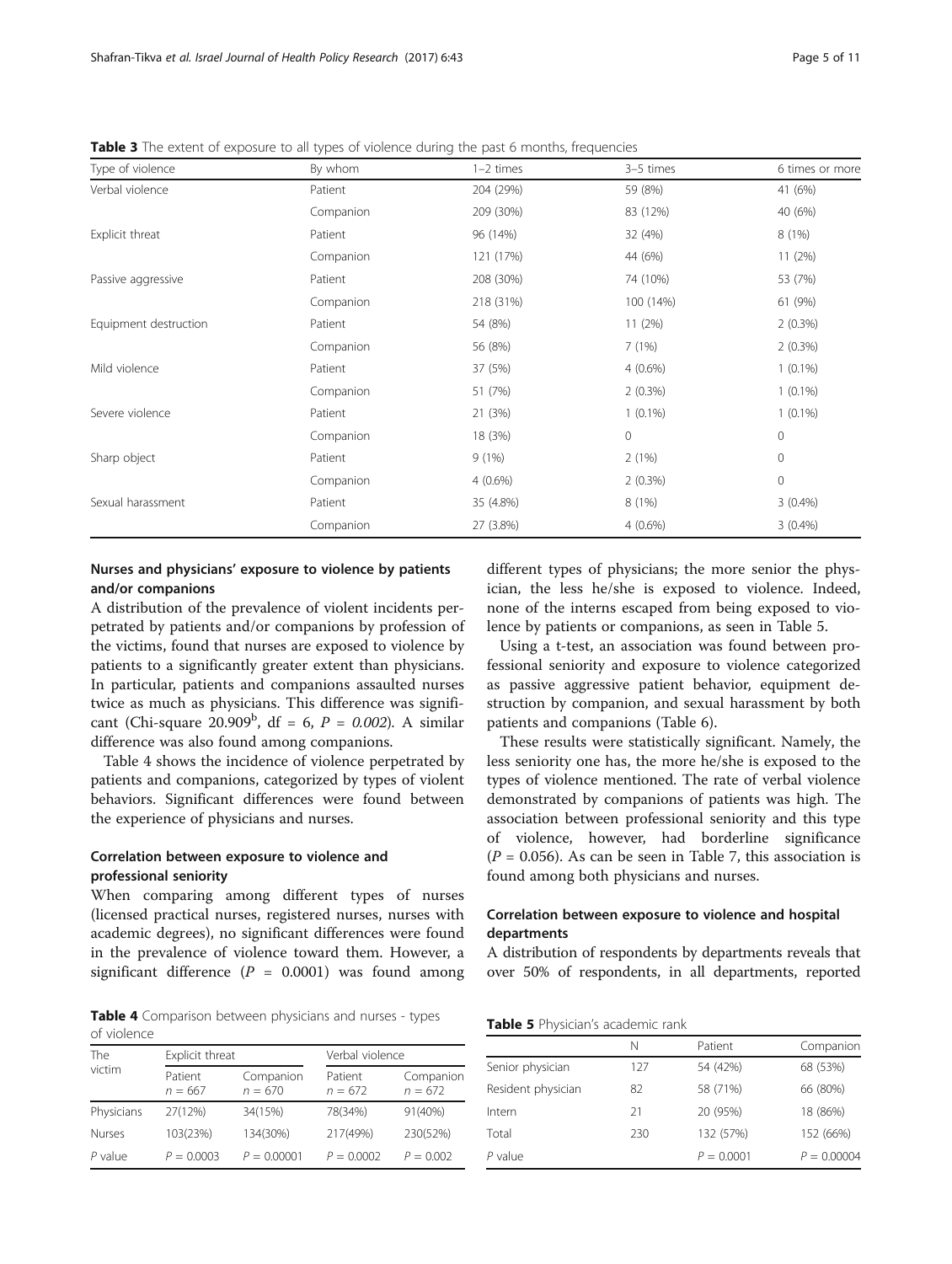| Type of violence      | By whom   | Prevalence |           | Seniority (years) average + SD |                | Median |                   | $P$ value   |
|-----------------------|-----------|------------|-----------|--------------------------------|----------------|--------|-------------------|-------------|
|                       |           | Yes        | <b>No</b> | Yes                            | No             | Yes    | No.               |             |
| Verbal violence       | Companion | 311        | 341       | $13.3 + 10.6$                  | $14.95 + 11.7$ | 10     | 12                | $P = 0.056$ |
| Passive aggressive    | Patient   | 317        | 334       | $13.1 + 11$                    | $15.2 + 11$    | 10     | 13                | $P = 0.019$ |
| Equipment destruction | Companion | 57         | 592       | $10.3 + 9.4$                   | $14.5 + 11.2$  |        | 12                | $P = 0.013$ |
| Sexual harassment     | Patient   | 44         | 608       | $8.6 + 8.6$                    | $14.6 + 11.2$  | 5.75   | $12 \overline{ }$ | $P = 0.001$ |
|                       | Companion | 32         | 614       | $8.6 + 8.5$                    | $14.5 + 11.2$  | 5.25   | 12                | $P = 0.003$ |

<span id="page-5-0"></span>Table 6 Years of seniority and association with exposure to violence, total population

having been exposed to violence in the past 6 months. A significant difference was found between the rates of exposure to violent incidents in the department of emergency medicine, ambulatory care and clinics on one hand compared to the departments of internal medicine, surgery, oncology and intensive care on the other hand. For example, the risk that a nurse in the emergency room would be exposed to violence was 5.5 times greater than that of a nurse in the department of internal medicine. No significant difference was found between the ambulatory care and clinics and the emergency room in the risk of exposure to violence (Table [8\)](#page-6-0).

Nurses working in the ER were more exposed to violence than other nurses (Pearson Chi-Square 20.756<sup>b</sup>, df-6,  $p = 0.002$ ), while location of work was not found to affect exposure to violence for physicians.

## Background variables of staff members and exposure to violence - multivariate regression

In order to examine the independent associations between any exposure to violence by a patient or companion in the previous 6 months and the background characteristics of physicians and nurses, a multivariate analysis was performed. As seen in Table [9](#page-6-0), the analysis found no significant differences between men and women, but the age of the professional was found to be significant. Namely, older healthcare personnel had a lower risk of being exposed to violence. For every added year, the risk of being exposed to violence was 4% lower than the previous year.

Profession was also an independent risk factor. The risk of a physician being exposed to violence is less than half that of a nurse. A senior physician has a much lower risk of being exposed to violence than a nurse.

None of the demographic and professional variables (age, being a senior physician, and working in internal medicine, surgery and oncology) were found to increase the risk of exposure to violence by patients, except in intensive care units.

The other variables, such as having departmental procedures and regulations on coping with violence or participating in a violence prevention workshop, were not found to be risk factors.

## **Discussion**

This study has gone into the basket of types of violence and measured the frequency of the types that occur in different departments in a major general hospital in Israel. Within this basket different types of violence are directed towards different types of staff by patients and companions. Thus, this study extends pervious knowledge of the phenomenon in a significant way.

Previous studies found high levels of violence in Israeli ERs. This study is the first in Israel to examine the extent of violence perpetrated towards nurses and physicians in a general hospital, not only in ERs, and the

Table 7 Years of seniority and association with exposure to violence, nurse vs physician

| Type of violence   | By whom   | Victim    | Prevalence |     | Seniority (years) average $\pm$ SD |                 |     | Median |          |
|--------------------|-----------|-----------|------------|-----|------------------------------------|-----------------|-----|--------|----------|
|                    |           |           | Yes        | No. | Yes                                | <b>No</b>       | Yes | No     |          |
| Verbal violence    | Companion | Nurse     | 224        | 208 | $14.5 \pm 10.9$                    | $14.5 \pm 11.9$ | 12  | 11     | 0.980    |
|                    |           | Physician | 84         | 131 | $9.89 \pm 9.2$                     | $15.1 \pm 11.1$ | 5   | 15     | 0.001    |
| Passive aggressive | Patient   | Nurse     | 223        | 209 | $14 \pm 11.1$                      | $15.1 \pm 11.6$ | 10  | 12     | 0.291    |
|                    |           | Physician | 92         | 122 | $10.9 + 10.5$                      | $15.3 \pm 10.7$ | 6   | 15     | 0.003    |
| Sexual harassment  | Patient   | Nurse     | 35         | 397 | $9 + 8.8$                          | $15 + 11.5$     | 6   | 12     | $0.02*$  |
|                    | Companion |           | 25         | 401 | $9.5 + 9$                          | $15 + 11.5$     | 6   | 12     | $0.018*$ |
| Sexual harassment  | Patient   | Physician | 8          | 207 | $4.6 \pm 3.5$                      | $13.7 \pm 10.8$ | 5.3 | 11     | $0.02*$  |
|                    | Companion |           | 6          | 209 | $3.3 \pm 2$                        | $13.6 \pm 10.8$ | 3   | 10     | $0.013*$ |

\*Mann–Whitney Test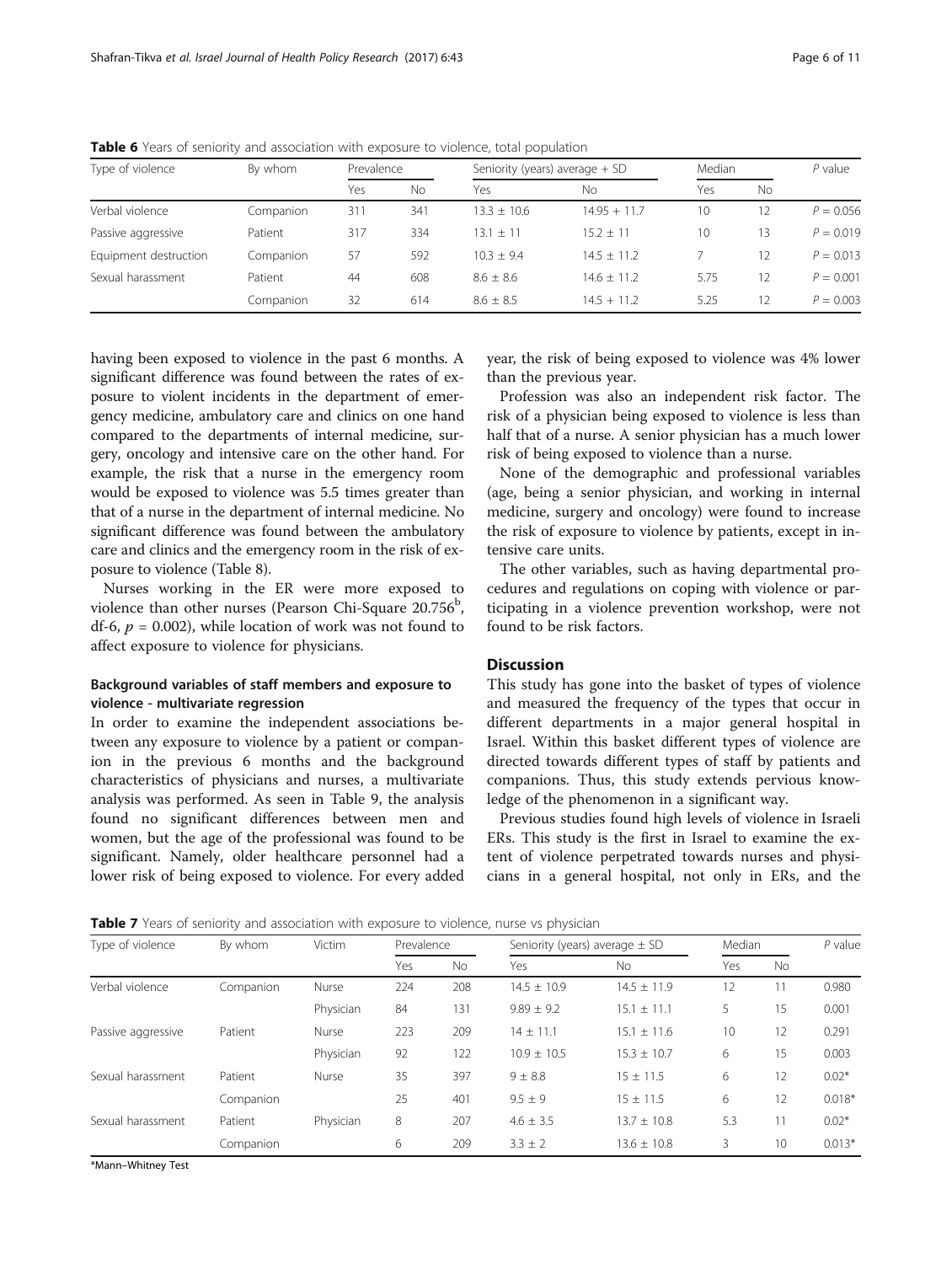<span id="page-6-0"></span>Table 8 Prevalence of exposure to violence by fields of specialty

| Fields of specialty  | Respondents | Violence<br>perpetrated<br>by patient | Violence<br>perpetrated by<br>companion |
|----------------------|-------------|---------------------------------------|-----------------------------------------|
| Emergency room       | Physician   | 3 (75%)                               | 2(50%)                                  |
|                      | Nurse       | 23 (92%)                              | 23 (92%)                                |
| Out clinics          | Physician   | 1 (100%)                              | 1 (100%)                                |
|                      | Nurse       | 7 (84%)                               | 33 (72%)                                |
| Day care units       | Physician   | 15 (68%)                              | 14 (64%)                                |
|                      | Nurse       | 26 (72%)                              | 27 (75%)                                |
| Surgery departments  | Physician   | 46 (63%)                              | 49 (67%)                                |
|                      | Nurse       | 82 (68%)                              | 88 (73%)                                |
| Internal departments | Physician   | 48 (53%)                              | 61 (67%)                                |
|                      | Nurse       | 58 (57%)                              | 68 (67%)                                |
| Intensive care units | Physician   | 8 (44%)                               | 9(50%)                                  |
|                      | Nurse       | 33 (60%)                              | 42 (76%)                                |
| Oncology departments | Physician   | 11 (50%)                              | 16 (72%)                                |
|                      | Nurse       | 33 (54%)                              | 30 (50%)                                |

study found that violence is a common occurrence in all of the departments studied. The rates of exposure to violence found in EDs in our study was similar to the rates of violence reported by Derazon et al., (1999) mentioned above, who found a high proportion of violence in the ED in a single Israeli hospital (74%). Our findings are also consistent with those of Landau and Bendalak (2010), who found that nurses experience the most violence, most of which is verbal and about 10% physical.

With regard to *the types of violence*, physicians and nurses are exposed to various types of violence in the hospital's various departments, as seen, for example in Table [4,](#page-4-0) nurses experience higher levels of explicit threats and verbal violence, and, in Table [7,](#page-5-0) higher levels of sexual harassment. In all departments, a remarkably high rate of exposure to all types of violence in the previous 6 months was reported, ranging from 52%- 96%. Approximately 700 incidents of passive aggressive behavior, 680 incidents of verbal violence and 81 incidents of sexual harassment took place during the study period. We also found that for verbal violence, explicit threats and passive aggressive behavior between individual staff

Table 9 Multivariate regression model - the relationship between exposure to violence and background variable of staff members

| Variable                            | Violence perpetrated by companion |       |          |      | Violence perpetrated by patient |       |           |      |
|-------------------------------------|-----------------------------------|-------|----------|------|---------------------------------|-------|-----------|------|
|                                     | 95% C.I. for OR                   |       | Adjusted | Sig. | 95% C.I. for OR                 |       | Adjusted  | Sig. |
|                                     | Upper                             | Lower | OR       |      | Upper                           | Lower | <b>OR</b> |      |
| Gender <sup>1</sup>                 | 1.24                              | .47   | .76      | .28  | 1.60                            | .64   | 1.01      | .94  |
| Age                                 | .99                               | .93   | .96      | .04  | .99                             | .92   | .95       | .01  |
| Position <sup>2</sup>               |                                   |       |          | .00  |                                 |       |           | .03  |
| Medical director                    | 8.12                              | .47   | 1.96     | .35  | 2.39                            | .23   | .74       | .61  |
| Senior physician                    | .709                              | .20   | .38      | .00  | .82                             | .24   | .44       | .01  |
| In-house physician                  | 2.95                              | .72   | 1.46     | .29  | 2.99                            | .83   | 1.58      | .15  |
| Junior physician                    | 17.42                             | .21   | 1.93     | .55  | $\ddot{\phantom{0}}$            | .00   | 9200      | .99  |
| Head nurse                          | 9.75                              | .95   | 3.05     | .06  | 5.05                            | .65   | 1.82      | .24  |
| Head nurse deputy                   | 1.57                              | .30   | .68      | .37  | 2.19                            | .42   | .96       | .93  |
| Professional Seniority              | 1.03                              | .95   | .99      | .80  | 1.05                            | .97   | 1.01      | .49  |
| Departmental Seniority              | 1.06                              | .99   | 1.03     | .10  | 1.04                            | .97   | 1.01      | .53  |
| Departmental procedure <sup>3</sup> |                                   |       |          | .24  |                                 |       |           | .26  |
| There is a procedure                | 2.39                              | .80   | 1.38     | .24  | 1.88                            | .65   | 1.11      | .69  |
| No procedure                        | 2.16                              | .90   | 1.40     | .12  | 1.14                            | .49   | .75       | .18  |
| Course participation                | 1.79                              | .52   | .96      | .92  | 1.66                            | .51   | .95       | .79  |
| Division <sup>4</sup>               |                                   |       |          | .01  |                                 |       |           | .00  |
| Internal                            | .85                               | .04   | .18      | .03  | .67                             | .05   | .18       | .01  |
| Surgery                             | .93                               | .04   | .20      | .04  | .87                             | .06   | .24       | .03  |
| Oncology                            | .46                               | .02   | .09      | .00  | .68                             | .04   | .18       | .01  |
| Intensive care                      | 1.10                              | .04   | .22      | .06  | .81                             | .05   | .21       | .02  |
| Clinics                             | 1.29                              | .04   | .24      | .09  | 3.65                            | .17   | .80       | .77  |
| Day care                            | 1.70                              | .06   | .34      | .19  | 2.29                            | .13   | .56       | .42  |

Reference Categories: <sup>1</sup>Female <sup>2</sup>Staff nurse <sup>3</sup>Do not know <sup>4</sup>ER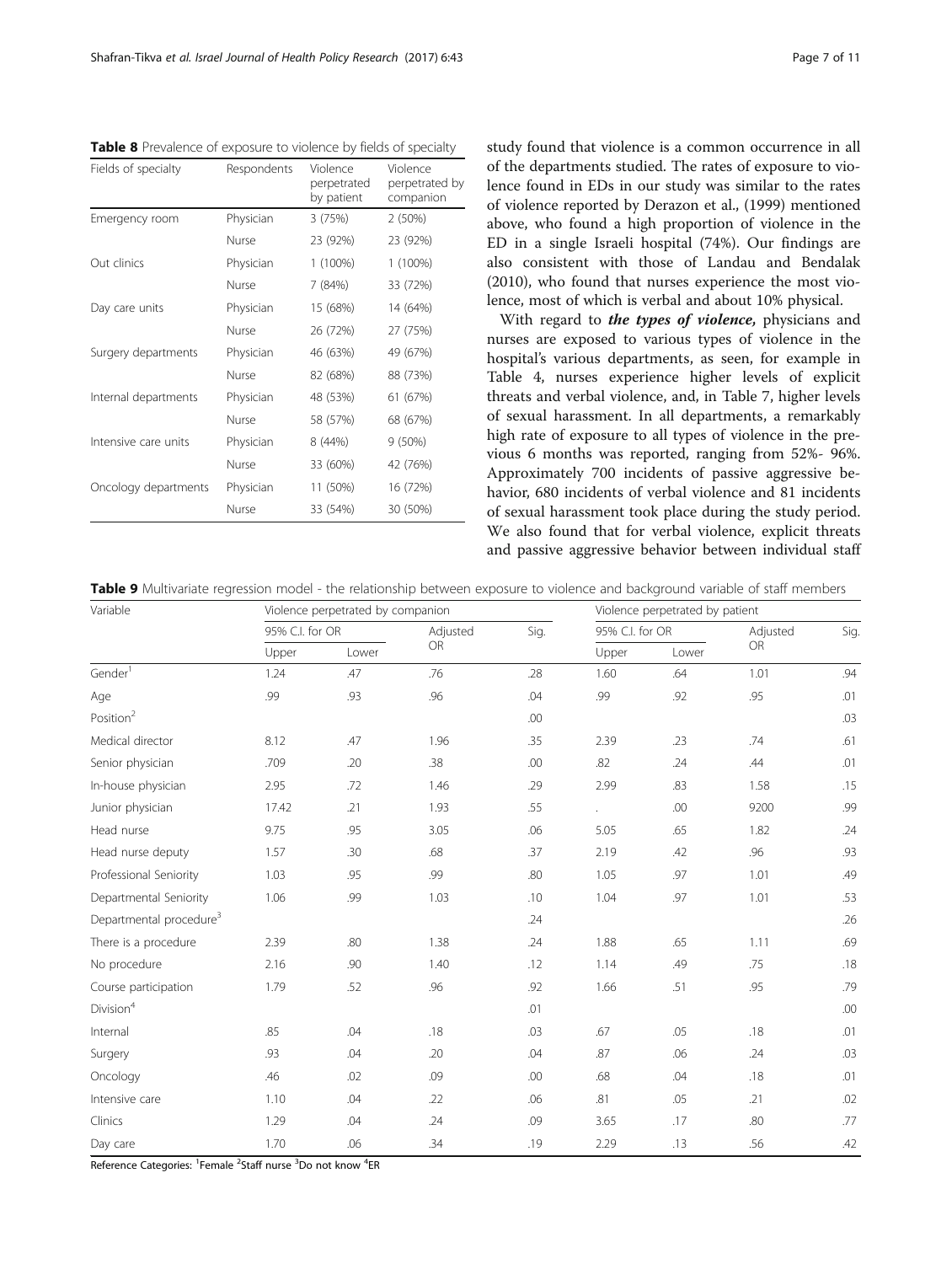experience three or more occurrences at rates varying between 5 and 20% (Table [3](#page-4-0)).

Passive aggressive behavior, heavily represented in our study, is often not included in studies of violence. It could be argued that this inflates the prevalence of violent events in our study. However, in a companion study [[24](#page-9-0)], this type of behavior was not only frequently mentioned in our focus groups, but also seen to contribute to the unfolding of violent events. Perhaps the tendency to discount passive aggressive behavior should be re-visited, and its role in violent episodes needs to be further studied.

It should be emphasized that although sexual harassment is the least reported, it is a worrisome and troubling phenomenon. In such cases, nurses might experience a double threat: gender and professional.

With regard to nurses and physician' exposure to violence, as shown in the results, there is a difference between types of behavior directed towards nurses as opposed to physicians. This difference may be rooted in their gender and professional prestige. Perhaps patients and their companions allow themselves to behave more blatantly towards nurses than to physicians. Furthermore, passive aggressive behaviors require longer interactions to manifest themselves, and these are present in nurse-patient interactions as opposed to shorter patient- physician encounters. This exposure to violence seems to affect nurses' daily practice, has an impact on stress and productivity, and also increases their intention to leave their job [\[25, 26](#page-10-0)].

Our findings indicated that nurses are more exposed to verbal violence and to passive aggressive behavior than physicians as indicated in other studies as well [[27](#page-10-0), [28](#page-10-0)]. This might be explained by the fact that the nurses are on the front line, working 24/7 at the patient's bedside.

Both nurses and physicians were more exposed to violence from companions than from patients. Companions may be acting out of a sense of responsibility or burden to protect the patient. These behaviors should be acknowledged and addressed by the staff and health system leaders to prevent miscommunication and harmful events.

When comparing among the **nurses** themselves (registered nurses with academic degrees, other registered nurses, and licensed practical nurses), no differences were found in the prevalence of violent incidents. This is probably due to the fact that in practice, all nurses work by the patient's bedside, notwithstanding their academic certification. Patients and those accompanying them do not discern the hierarchy among nurses. This is different from the findings of previous studies, which showed that although both RNs and LPNs are frequently subjected to physical and non-physical forms of violence, LPNs are more exposed and at greater risk [\[29, 30](#page-10-0)]. The result here may be related to the fact that our sample did not include enough licensed practical nurses.

As for *professional seniority* among physicians, only a few studies have been published by physicians or refer to a population of physicians, perhaps due to the lower prevalence of violence as shown in our study. The current study displays a significant association between professional seniority of physicians and certain types of violence. Namely, the more senior the physician the less he/she is exposed to passive aggressive behavior and sexual harassment. Notably, the current findings show that more companions than patients demonstrate verbal violence and passive aggressive behavior towards physicians.

Similarly, an epidemiological study conducted in Japan found that 24% of physicians reported having been subjected to verbal violence and 5% reported physical violence. A significant association was found between age and verbal violence and between gender and physical violence. Physicians younger than 30 experienced more verbal violence and female physicians experienced more physical violence [\[31](#page-10-0)]. Whether relative youth and being female engender more perceptions of vulnerability, on the part of perpetrators and victims, calls for further study.

Regarding hospital departments it must be emphasized that a significant difference was found between the extents of exposure to violence in the emergency room versus other departments. It is known that emergency staff is more subject to violence at rates sometimes exceeding 90% for verbal violence [\[32](#page-10-0)]. Notably, in our study no significant difference was found between the outpatient clinics and the emergency room, suggesting the possibility that relatively long waiting times, that characterize both of these settings may be a catalyst for violence. The major difference between the emergency room and the outpatient clinic is the urgency of care required, but in both, a lengthy waiting time is usually required. This waiting time component might have triggered violent behavior, unrelated to one's urgent clinical condition.

Other reasons for violent episodes in the emergency room's are mentioned in the literature such as, crowding/workload, shortages of both nursing and medical staff, care of patients with dementia and emergency room procedures [\[32\]](#page-10-0).

Another conspicuous, albeit unsurprising finding is the low exposure to violence in the oncology departments. This finding might be linked to the nature of the relationship between nurse/physician and patients in the case of progressive life-threatening illnesses that require lengthy treatments. Another explanation for the low rate of violence in oncology departments is the comfortable physical conditions provided to the patients and families (private rooms with a separate air-conditioning system, television etc.). These physical conditions are known as violence inhibitors [\[33](#page-10-0)].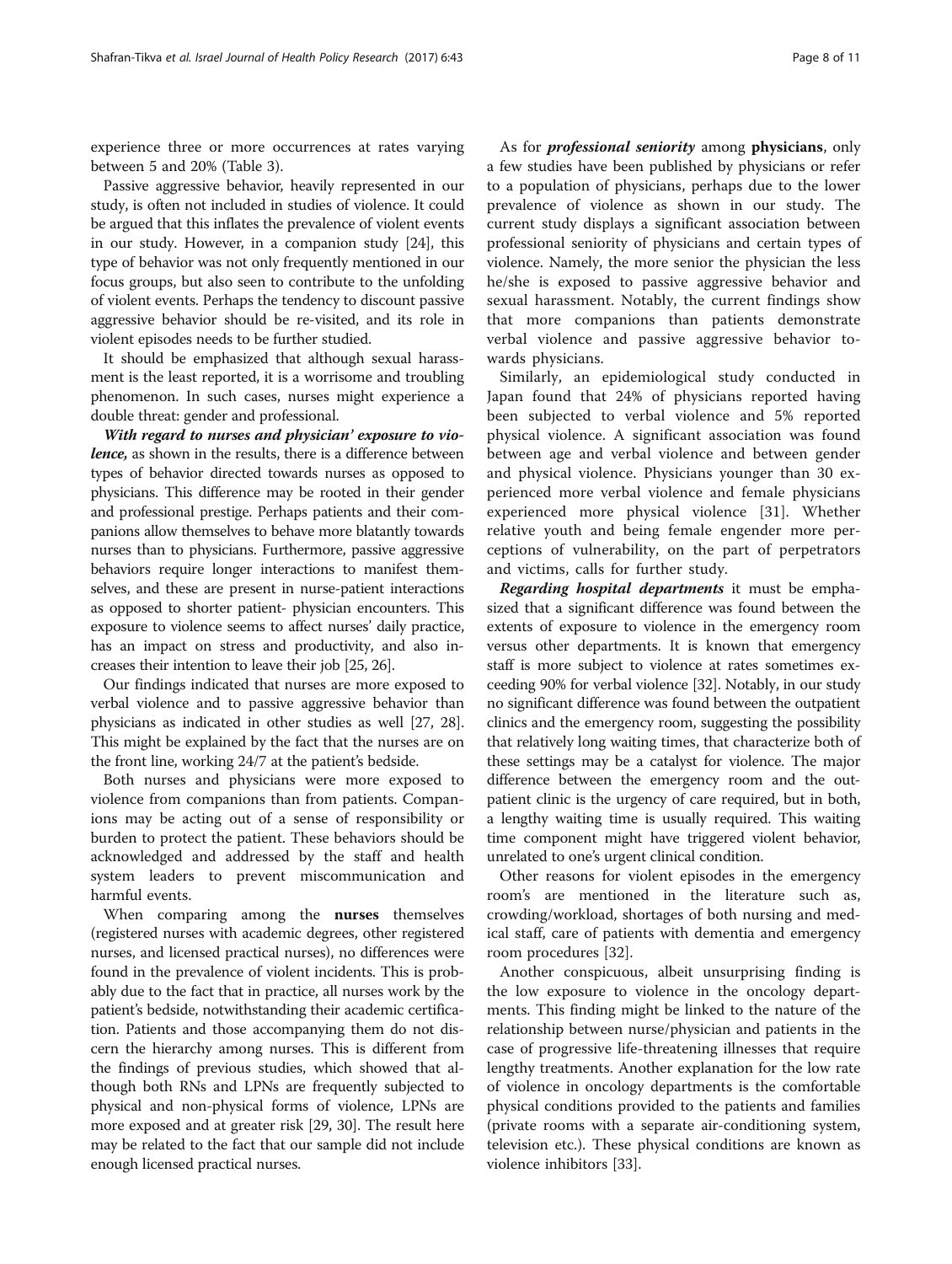## Implications

This study was performed as a case study in a single tertiary hospital, although it has implications for other Israeli hospitals and cross nationally as well.

Violence has been treated too often as a monolithic concept. The variety of violent behaviors perpetrated by different actors and their frequencies in different departments that were uncovered by this paper must be taken into account in formulating policy interventions.

First and foremost, implementing interventions to increase the safety of the healthcare environment for both patients and employees should cover the entire healthcare system both in term of departments and personnel. True, nurses, especially in the ER, are at the front and it may necessitate aiming more training programs to prevent and manage crises in the hospital settings. But beyond this we have revealed that such interventions should prioritize young nurses. Yet, these programs as well as other safety measures which are designed to create a safe environment should be implemented and taught to all heath care workers. So when the American Nurse Association declared recently, "a safe and healthy inter professional work environment should be created and sustained for RNs and all health care professionals" [[34](#page-10-0)]. The evidence from our research can refine this in terms of targeting the efforts.

There is a lack of research evidence for violence prevention program effectiveness [[1\]](#page-9-0). Perhaps this is due to failure to recognize and prioritize those departments, actors and victims that are most likely to become involved in violence. As mentioned above, only 19.2% of the staff in the hospital studied here reported that their department had written guidelines for handling violence. In a companion study [[24\]](#page-9-0), we found that most of the existing material relating to violence in the hospital related to calling for intervention of security personnel, indicating that few tools have been developed for prevention and coping. This lack may be due, in turn, to a lack of in depth understanding of the essence of hospital violence, its causes and the forms it takes.

Future research should focus on refining content and methods of teaching all intervention programs to take account of the multi-dimensional nature of hospital violence revealed in this paper. No doubt, there is a need for a carefully planned program that would incorporate a multifaceted, multidisciplinary approach to violence reduction. Such a comprehensive approach should include unified guidelines for violence prevention, promotion of legislation, managerial support, and an effective reporting system. These measures which would include staff across all levels, continuous training programs as well as installation of security cameras, metal detectors, etc., should be instituted, [\[1](#page-9-0), [35](#page-10-0)]. In addition, guidelines need to relate to micro contingencies. For example, in emergency room and ambulatory clinic settings, perhaps most important is to calm anxiety and tension that come from waiting times, in particular by reducing uncertainty regarding time to treatment. But reducing such uncertainty may be more difficult in the emergency room, where waiting times exacerbate the more panicked and shock filled atmosphere surrounding emergency care. Thus, the documentation provide by this study of the different patterns of violence occurring in different departments, even when frequency is similar across two departments, can shape different interventions responding to different contingencies.

Perhaps, it might be possible to learn from the success of the oncology staff who has reported low exposure to violence. Thus, in an attempt to further develop and enhance the effectiveness of the training programs, each department's unique characteristics could be addressed based on the added value of this study as a learning tool to achieve preventive measures.

The authors of this article believe that management commitment is essential to enhance these recommendations. Managers need to understand that a change in policy can be implemented only when the manager becomes a service model, in which he or she serves the patients and companions and the hospitals' employees.

Moreover, violence as a social phenomenon encountered by hospital workers should be addressed at all operational and organizational levels of the hospital.

Therefore, hospital management must clearly inform the workers and patients about the policy regarding violence, best practices and rules of behavior in the organization.

Any violent event must enter a transparent reporting system as well as providing a progressive framework for lesson learning. In addition, violence prevention and management programs should be incorporated into standard organizational procedures such as worker evaluations, service promotion projects, etc.

### Limitations

This study was performed in a single medical center; similar studies should be carried out in additional Israeli hospitals. They can build upon the concepts and measures developed as part of this study. The current study included only nurses and physicians. As violence in the health systems and its causes, involve the entire organization, the role and perceptions of other actors, such as administrators and security personnel, (not to mention patients and their companions), needs to be addressed. We do this is a companion study [[24\]](#page-9-0).

The current study focused on extent of exposure per staff member. First, since all types of violence were weighted equally in our summary measure of exposure, the severity of violence is not brought to bear and this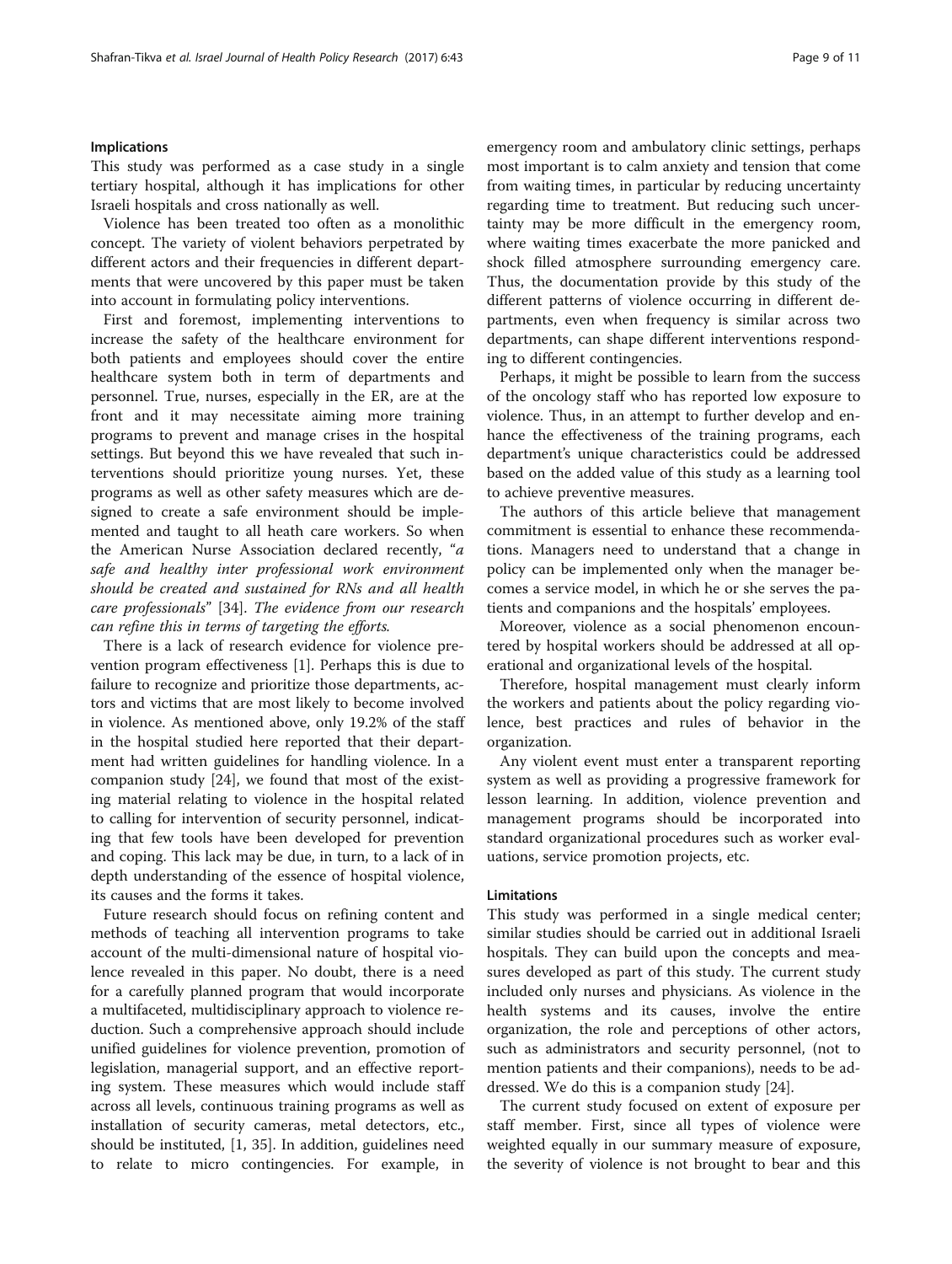<span id="page-9-0"></span>might skew some of our comparisons regarding levels of exposure among different groups, such as physicians and nurses. Second, as the number of patients to whom a staff member is exposed varies by department and profession, the data presented here do not provide an indication of the rate of violence per patient. That could be the subject of a complementary study.

## Conclusion

This study has shown that violence occurs in all hospital departments and that there is a difference in the degree of exposure to violence between physicians and nurses and between departments. The definition of the various types of violence is important to create a uniform discourse both at the research and at the organizational levels. Although this study was performed in a single large hospital, it provides important insights into a worrisome phenomenon both nationally and globally. An executive commitment is necessary and critical for a thorough organizational change to occur. The findings could enable policy makers in the Israeli healthcare system to formulate and implement interventions on a national level and to promote leaders' commitment for violence prevention and management.

#### Abbreviations

ER: Emergency room; LPN: Licensed practical nurses; RN: Registered nurses

#### Acknowledgements

The authors wish to acknowledge Prof Simcha Landau for his guidance and help with the research instruments and to Prof Avi Israeli for his methodological and managerial insights in commenting on earlier drafts of this paper.

#### Funding

Fellowship research PhD work was provided, from the Israeli National Institute for Health Policy Research. (Research grant no. R/25/2010) the funder had no other role in any aspect of the research.

#### Availability of data and materials

The datasets used and/or analysed during the current study available from the corresponding author on reasonable request.

#### Authors' contributions

SST was the leading researcher, responsible for the study design, and drafting the final manuscript. RZ Contributed to the literature review and to writing of the manuscript. ZT and DC were tutors in doctoral dissertation. All authors read and approved the final draft.

#### Ethics approval and consent to participate

The hospital's Ethics Committee and the hospital's management, as well as the department heads and head nurses, gave their approval to conduct the study. Anonymity was promised and all data were coded without identifying details and were used for research purposes only. Filling out the questionnaires was considered consent to participate in the study.

#### Consent for publication

Not applicable. Our manuscript does not contain any individual person's data.

#### Competing interests

The authors declare that they have no competing interests.

#### Publisher's Note

Springer Nature remains neutral with regard to jurisdictional claims in published maps and institutional affiliations.

#### Author details

<sup>1</sup>Hadassah University Medical Center, P.O.B 12109, Kiryat Hadassah, 12000 Jerusalem, Israel. <sup>2</sup>National Insurance Institute of Israel, Jerusalem, Israel.<br><sup>3</sup>School of Public Haalth, Hebrew University-Hadassah, Jerusalem, Israel <sup>3</sup>School of Public Health, Hebrew University-Hadassah, Jerusalem, Israel.

#### Received: 8 February 2017 Accepted: 15 August 2017 Published online: 23 August 2017

#### References

- 1. Phillips JP. Workplace violence against health Care Workers in the United States. N Engl J Med. 2016;374(17):1661–9.
- 2. Rai S. Preventing workplace aggression and violence–a role for occupational therapy. Work. 2002;18(1):15–22.
- 3. Workplace Homicides from Shootings. 2016. retrieved in march 17, 2016]. <https://www.bls.gov/iif/oshwc/cfoi/osar0016.htm>.
- 4. Survey, B.o.J.S.N.C.V. [https://www.ncjrs.gov/App/Publications/abstract.](https://www.ncjrs.gov/App/Publications/abstract.aspx?ID=255162) [aspx?ID=255162.](https://www.ncjrs.gov/App/Publications/abstract.aspx?ID=255162)
- 5. Dorevitch S, Forst L. The occupational hazards of emergency physicians. Am J Emerg Med. 2000;18(3):300–11.
- 6. Bell CC, Mock L, Slutkin G. The prevalence of victimization and perceptions of job neighborhood safety in a social service agency and the need for screening. J Natl Med Assoc. 2002;94(7):602–8.
- 7. Lanctôt N, Guay S. The aftermath of workplace violence among healthcare workers: a systematic literature review of the consequences. Aggress Violent Behav. 2014;19(5):492–501.
- 8. Yao Y, et al. General self-efficacy and the effect of hospital workplace violence on doctors' stress and job satisfaction in China. Int J Occup Med Environ Health. 2014;27(3):389–99.
- 9. WHO Violence Towards Health Care Staff and Possible Effects on the Quality of Patient Care 2016 march 17, 2016]. [http://www.who.int/hrh/en/](http://www.who.int/hrh/en/HRDJ_4_3_08.pdf) [HRDJ\\_4\\_3\\_08.pdf.](http://www.who.int/hrh/en/HRDJ_4_3_08.pdf)
- 10. Roche M, et al. Violence toward nurses, the work environment, and patient outcomes. J Nurs Scholarsh. 2010;42(1):13–22.
- 11. Van der Dennen J. Problems in the concepts and definitions of aggression, violence, and some related terms. 1980.
- 12. Chappell D, Di Martino V, O. International Labour. Violence at work. Geneva: International Labour Office; 2006.
- 13. Rippon TJ. Aggression and violence in health care professions. J Adv Nurs. 2000;31(2):452–60.
- 14. Anderson C.A, Bushman BJ. Human Aggression. 2003. doi[:10.1146/annurev.](http://dx.doi.org/10.1146/annurev.psych.53.100901.135231) [psych.53.100901.135231.](http://dx.doi.org/10.1146/annurev.psych.53.100901.135231)
- 15. Taylor JL, Rew L. A systematic review of the literature: workplace violence in the emergency department. J Clin Nurs. 2011;20(7–8):1072–85.
- 16. Spector PE, Zhou ZE, Che XX. Nurse exposure to physical and nonphysical violence, bullying, and sexual harassment: a quantitative review. Int J Nurs Stud. 2014;51(1):72–84.
- 17. Wu S, et al. Workplace violence and influencing factors among medical professionals in China. Am J Ind Med. 2012;55(11):1000–8.
- 18. Hahn S, et al. Patient and visitor violence in the general hospital, occurrence, staff interventions and consequences: a cross-sectional survey. J Adv Nurs. 2012;68(12):2685–99.
- 19. Kansagra SM, et al. A survey of workplace violence across 65 U.S. emergency departments. Acad Emerg Med. 2008;15(12):1268–74.
- 20. Khademloo M, Moonesi FS, Gholizade H. Health care violence and abuse towards nurses in hospitals in north of Iran. Glob J Health Sci. 2013;5(4):211–6.
- 21. Landau SF, Bendalak Y. Personnel exposure to violence in hospital emergency wards: a routine activity approach. Aggress Behav. 2008;34(1):88–103.
- 22. Derazon H, et al. Violence in the emergency department. Harefuah. 1999;137(3–4):95–101. 175
- 23. Landau SF, Bendalak Y. Personnel exposure to violence in hospital emergency wards: a routine activity approach. Aggressive Behavior. 2008; 34(1):88–103.
- 24. Shafran-Tikva S, Zvi S, Chinitz D. Identification of factors and processes that contribute to the formation of events of violence against doctors and nurses, involving patients and accompanied patients in a general hospital. In: Hebrew University of Jerusalem: thesis for the degree of "doctor of philosophy"; 2012.